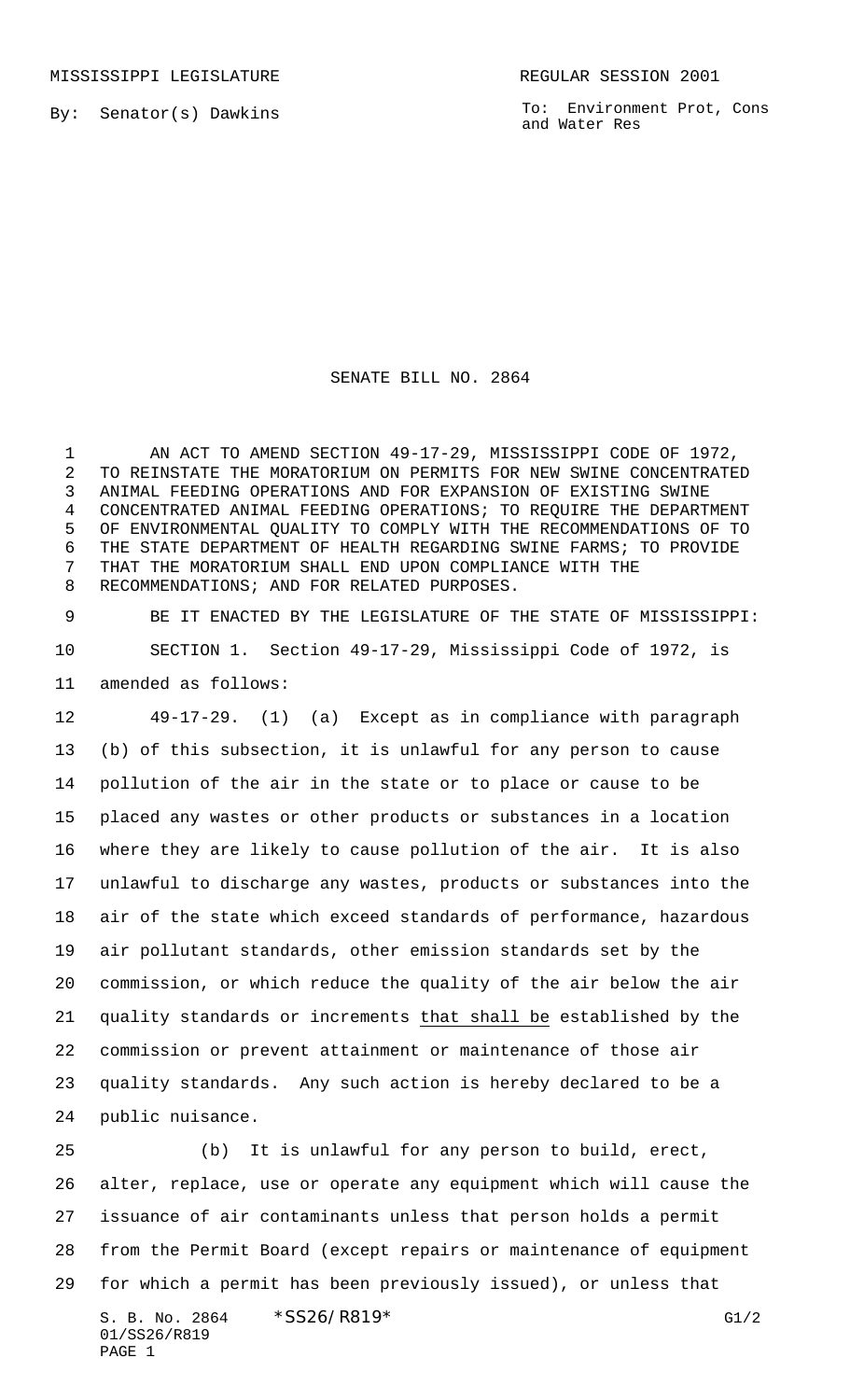person is exempted from holding a permit by a regulation promulgated by the commission. Concentrated animal feeding operations may be a source or a category of sources exempted under this paragraph. However, no new or existing applications relating to swine concentrated animal feeding operations within a county shall be exempted from regulations and ordinances which have been duly passed by the county's board of supervisors and which are in force on June 1, 1998.

 (2) (a) Except as in compliance with paragraph (b) of this subsection, it is unlawful for any person to cause pollution of any waters of the state or to place or cause to be placed any wastes in a location where they are likely to cause pollution of any waters of the state. It is also unlawful to discharge any wastes into any waters of the state which reduce the quality of those waters below the water quality standards established by the commission; or to violate any applicable pretreatment standards or limitations, technology-based effluent limitations, toxic standards or any other limitations established by the commission. Any such action is declared to be a public nuisance.

S. B. No. 2864 \*SS26/R819\* 01/SS26/R819 PAGE 2 (b) It is unlawful for any person to carry on any of the following activities, unless that person holds a current permit for that activity from the Permit Board as may be required for the disposal of all wastes which are or may be discharged into the waters of the state, or unless that person is exempted from holding a permit by a regulation promulgated by the commission: (i) the construction, installation, modification or operation of any disposal system or part thereof or any extension or addition thereto, including, but not limited to, systems serving agricultural operations; (ii) the increase in volume or strength of any wastes in excess of the permissive discharges specified under any existing permit; (iii) the construction, installation or operation of any industrial, commercial or other establishment, including irrigation projects or any extension or modification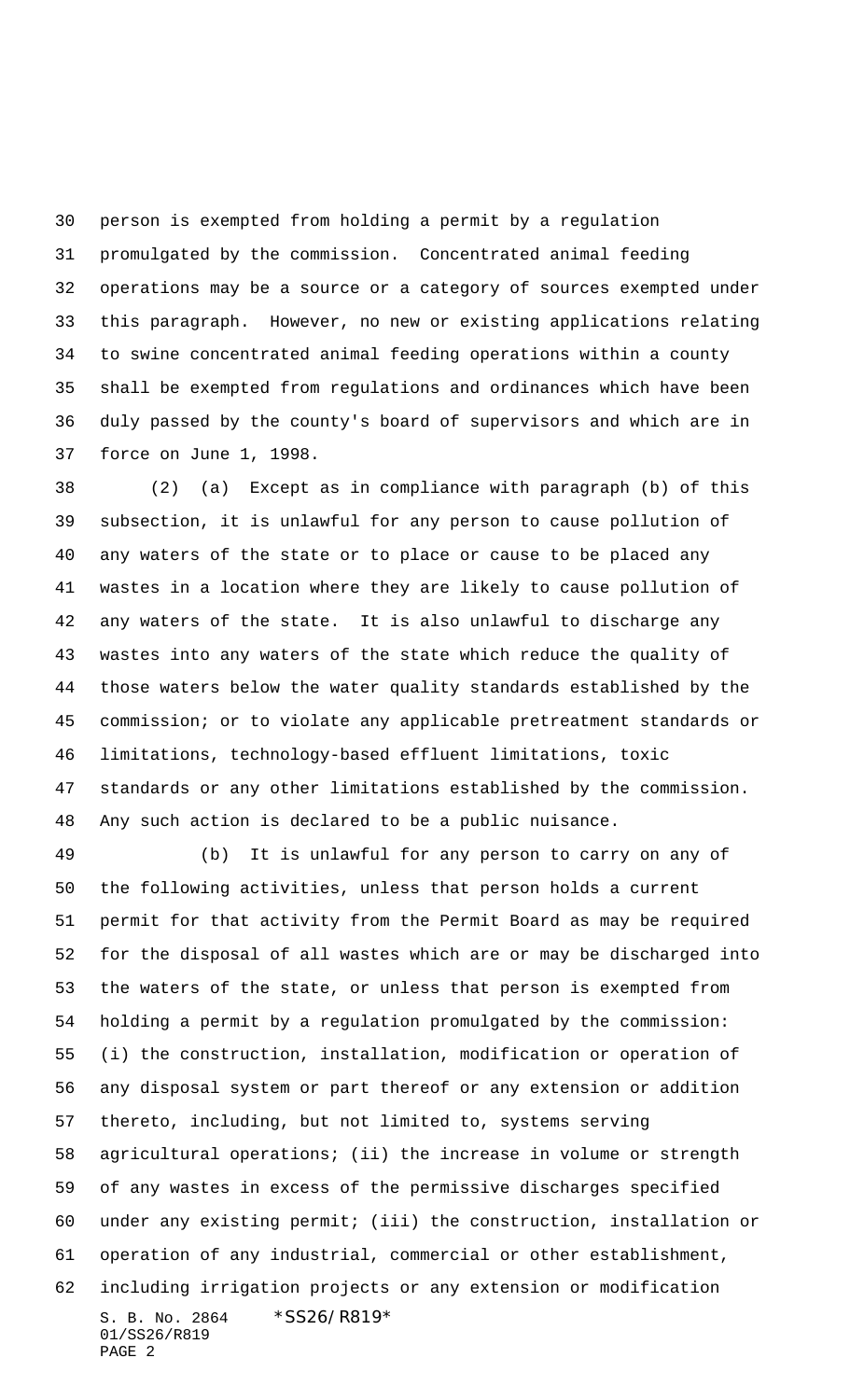thereof or addition thereto, the operation of which would cause an increase in the discharge of wastes into the waters of the state or would otherwise alter the physical, chemical or biological properties of any waters of the state in any manner not already lawfully authorized; (iv) the construction or use of any new outlet for the discharge of any wastes into the waters of the state. However, no new or existing applications relating to swine concentrated animal feeding operations within a county shall be exempted from regulations and ordinances which have been duly passed by the county's board of supervisors and which are in force on June 1, 1998.

S. B. No. 2864 \* SS26/R819\* 01/SS26/R819 PAGE 3 (3) (a) Except as otherwise provided in this section, the Permit Board created by Section 49-17-28 shall be the exclusive administrative body to make decisions on permit issuance, reissuance, denial, modification or revocation of air pollution control and water pollution control permits and permits required under the Solid Wastes Disposal Law of 1974 (Title 17, Chapter 17), and all other permits within the jurisdiction of the Permit Board. After consideration of alternative waste treatment technologies available to control air and water pollution and odor, including appropriate siting criteria, the commission may promulgate regulations establishing conditions, limitations and exemptions under which the Permit Board shall make these decisions. Regulations promulgated by the commission which establish exemptions as authorized under Senate Bill No. 2895, 1998 Regular Session [Laws, 1998, ch. 537], shall apply to any applicable facility in operation on the effective date of that regulation and to any applicable facility constructed or operated after the effective date of that regulation. The Permit Board may issue multiple permits for the same facility or operation simultaneously or in the sequence that it deems appropriate consistent with the commission's regulations. Except as otherwise provided in this paragraph, the Permit Board, under any conditions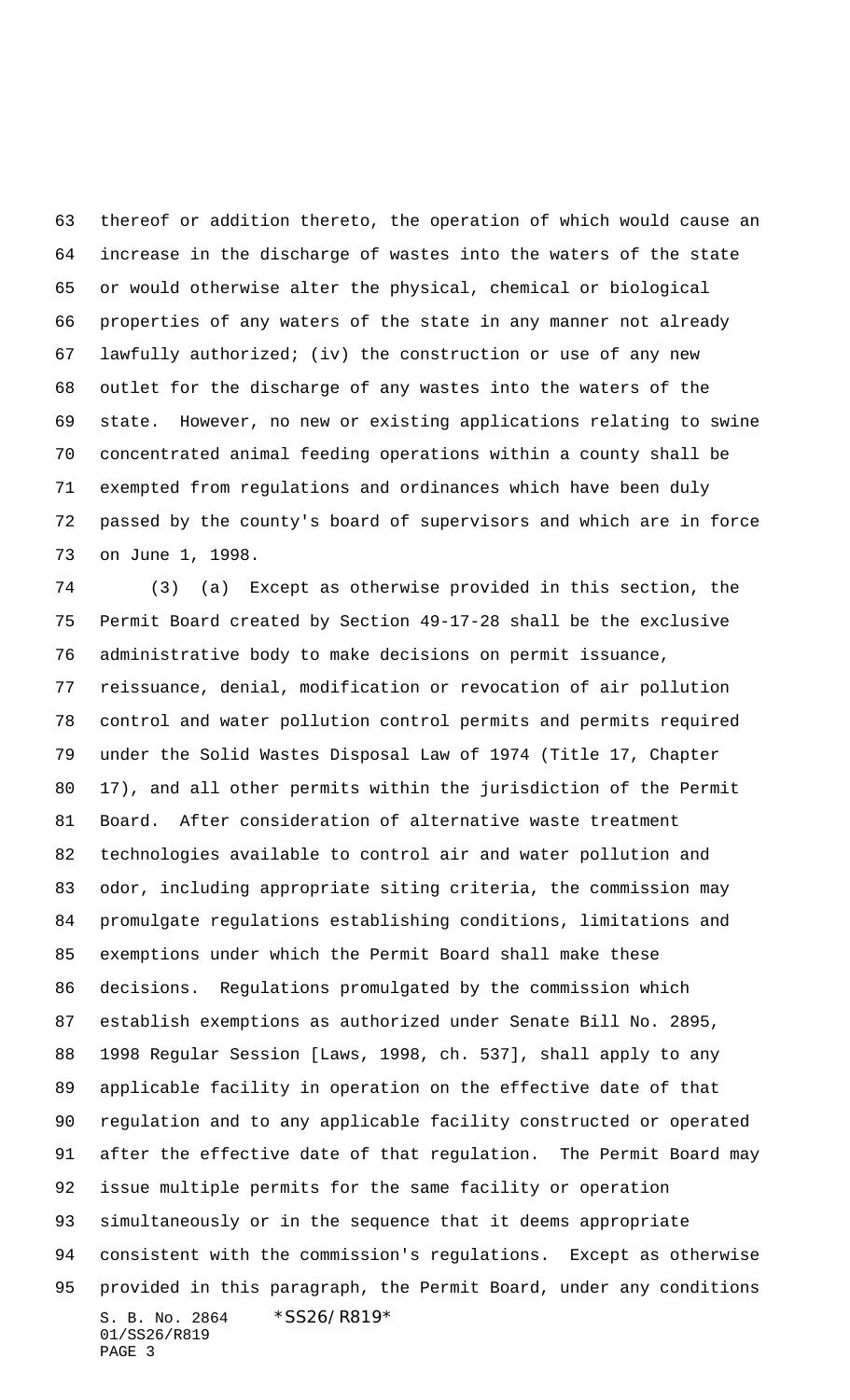that the board may prescribe, may authorize the Executive Director of the Department of Environmental Quality to make decisions on permit issuance, reissuance, denial, modification or revocation. The executive director shall not be authorized to make decisions on permit issuance, reissuance, denial, modification or revocation for a commercial hazardous waste management facility or a municipal solid waste landfill or incinerator. A decision by the executive director shall be a decision of the Permit Board and shall be subject to formal hearing and appeal as provided in this section. The executive director shall report all permit decisions to the Permit Board at its next regularly scheduled meeting and those decisions shall be recorded in the minutes of the Permit Board. The decisions of the Permit Board shall be recorded in minutes of the Permit Board and shall be kept separate and apart from the minutes of the commission. The decision of the Permit Board or the executive director to issue, reissue, deny, modify or revoke permits shall not be construed to be an order or other action of the commission.

 (b) The Executive Director of the Department of Environmental Quality shall also be the Executive Director of the Permit Board and shall have available to him, as Executive Director of the Permit Board, all resources and personnel otherwise available to him as executive director of the department.

S. B. No. 2864 \* SS26/R819\* 01/SS26/R819 PAGE 4 (c) All persons required to obtain an air pollution control or water pollution control permit, a permit under the Solid Wastes Disposal Law of 1974 (Title 17, Chapter 17) or any other permit within the jurisdiction of the Permit Board shall make application for that permit with the Permit Board. The Permit Board, under any regulations as the commission may prescribe, may require the submission of those plans, specifications and other information as it deems necessary to carry out Sections 49-17-1 through 49-17-43 and Title 17, Chapter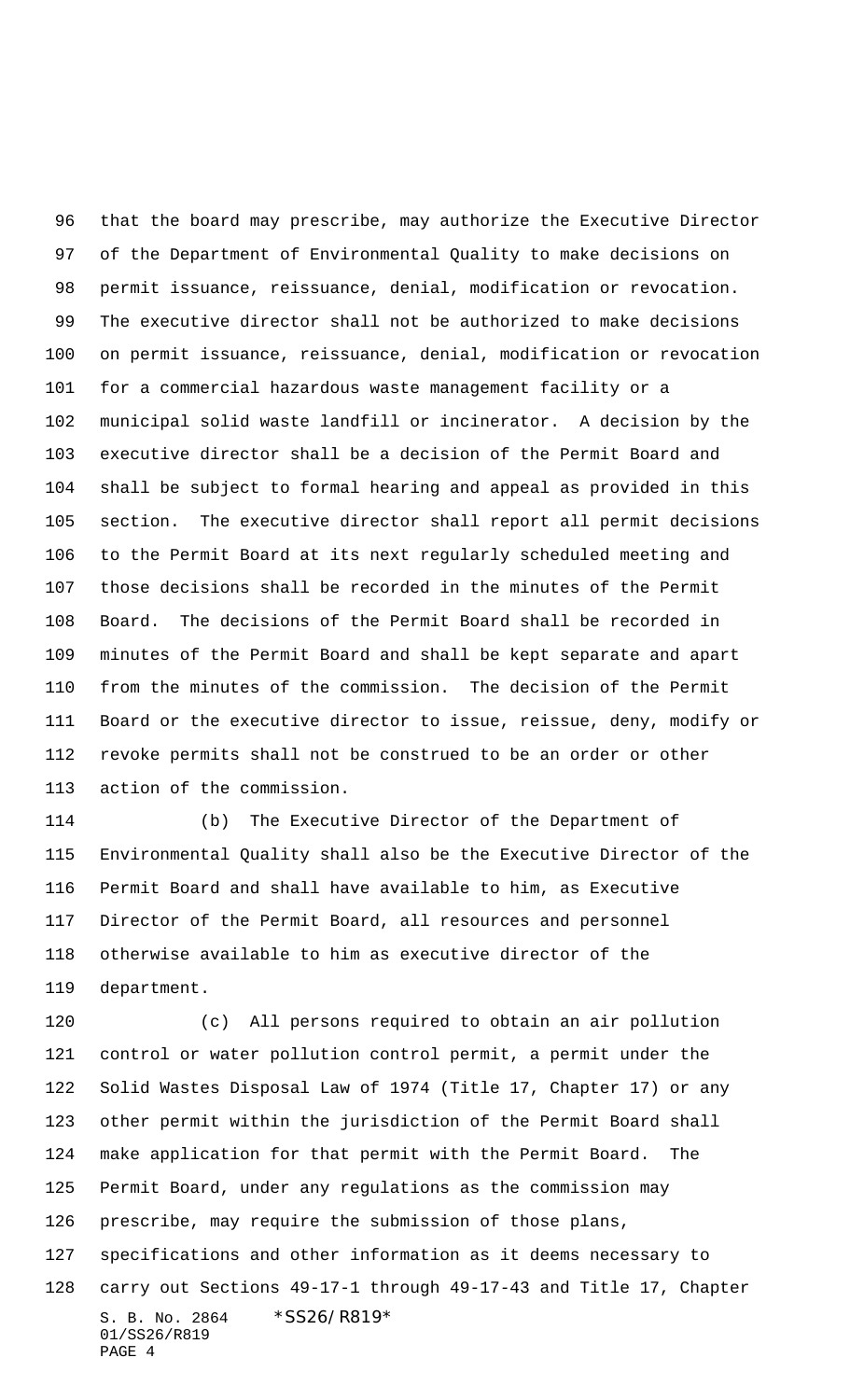17, or to carry out the commission's regulations adopted under those sections. The Permit Board, based upon any information as it deems relevant, shall issue, reissue, deny, modify or revoke air pollution control or water pollution control permit or permits required under the Solid Wastes Disposal Law of 1974 (Title 17, Chapter 17) or any other permit within the jurisdiction of the Permit Board under any conditions as it deems necessary that are consistent with the commission's regulations. The Permit Board's action of issuance, reissuance, denial, modification or revocation of a permit as recorded in its minutes shall constitute a complete decision of the board. All permits issued by the Permit Board shall remain in full force and effect until the board makes a final determination regarding any reissuance, modification, or revocation thereof. The Permit Board shall take action upon an application within one hundred eighty (180) days following its receipt in the board's principal office. No action which affects revocation of an existing permit shall take effect until the thirty (30) days mentioned in paragraph (4)(b) of this section has expired or until a formal hearing as prescribed in that paragraph is held, whichever is later.

 (d) The Permit Board may adopt rules of practice and procedure governing its proceedings that are consistent with the commission's regulations. All hearings in connection with permits issued, reissued, denied, modified or revoked and all appeals from decisions of the Permit Board shall be as provided in this section.

 (e) Upon any conditions that are consistent with the commission's regulations and subject to those procedures for public notice and hearings as provided by law, not inconsistent with federal law and regulations, the Permit Board may issue general permits and, where appropriate, may consolidate multiple permits for the same facility or operation into a single permit.

S. B. No. 2864 \* SS26/R819\* 01/SS26/R819 PAGE 5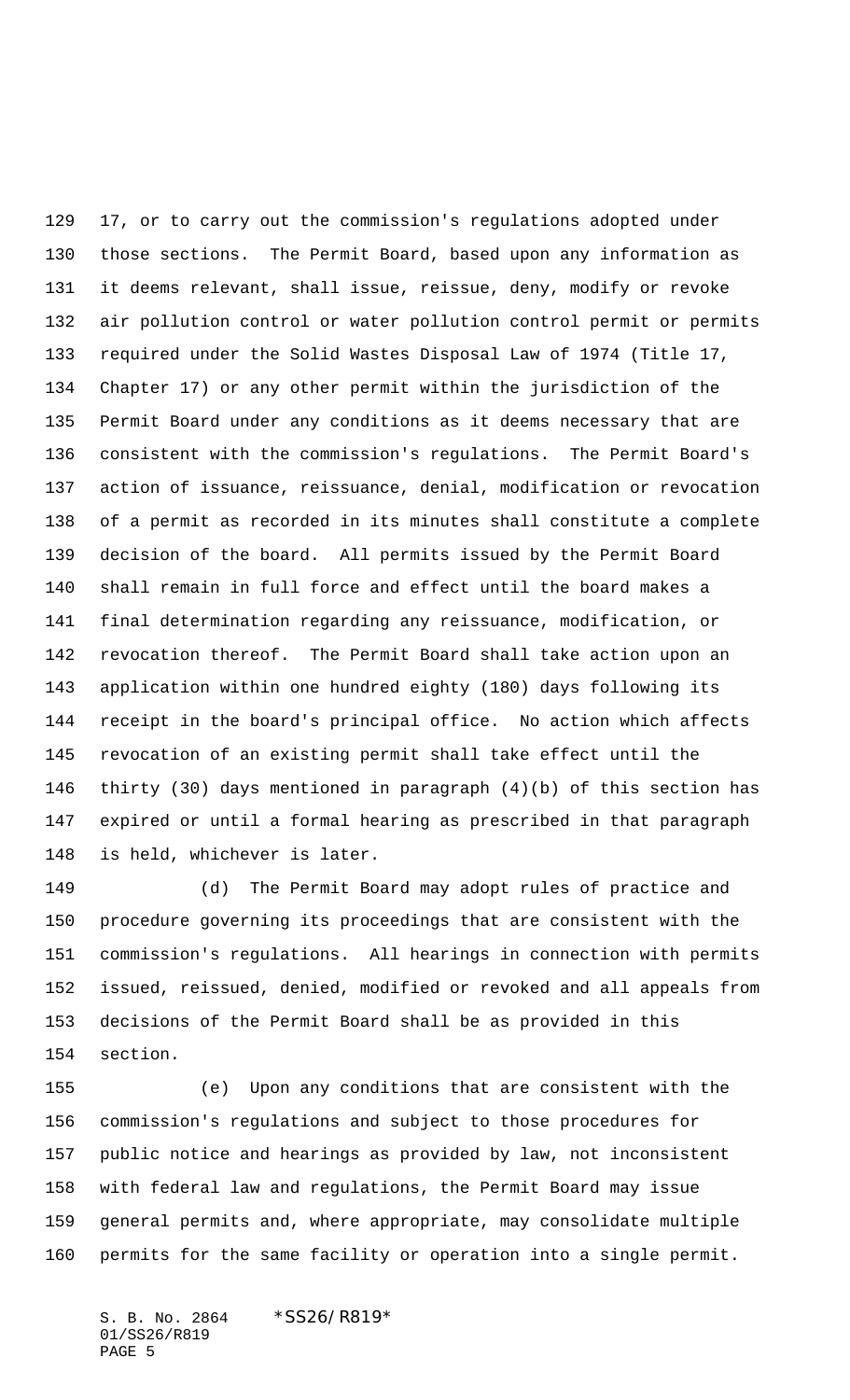(f) To insure the protection of the public health, safety, and welfare of the people of Mississippi; to enable the state to evaluate information from recent investigations suggesting potential health risks from swine concentrated animal feeding operations; and to enable the department to implement the air and water monitoring systems and standards recommended by the State Department of Health, there is hereby imposed a moratorium on the issuance of permits for new or expanded swine concentrated animal feeding operations. The Permit Board shall not issue any permit for a new swine concentrated animal feeding operation or the expansion of an existing swine concentrated animal feeding operation until the department complies with the State Department of Health recommendations addressing health concerns in the Department of Health review: "Summary of Available Information and Recommendations Regarding Health Concerns Related to Concentrated Swine Farms." **\* \* \***

 (4) (a) Except as required by this section, before the issuance, reissuance, denial, modification or revocation of any air pollution control or water pollution control permit, permit required under the Solid Wastes Disposal Law of 1974 (Title 17, Chapter 17) or any other permit within its jurisdiction, the Permit Board, in its discretion, may hold a public hearing or meeting to obtain comments from the public on its proposed action. Before the issuance, reissuance, denial, modification pertaining to the expansion of a facility, transfer or revocation of a permit for a commercial hazardous waste management facility or a commercial municipal solid waste landfill or incinerator, the Permit Board shall conduct a public hearing or meeting to obtain comments from the public on the proposed action. That hearing or meeting shall be informal in nature and conducted under those procedures as the Permit Board may deem appropriate consistent with the commission's regulations.

S. B. No. 2864 \* SS26/R819\* 01/SS26/R819 PAGE 6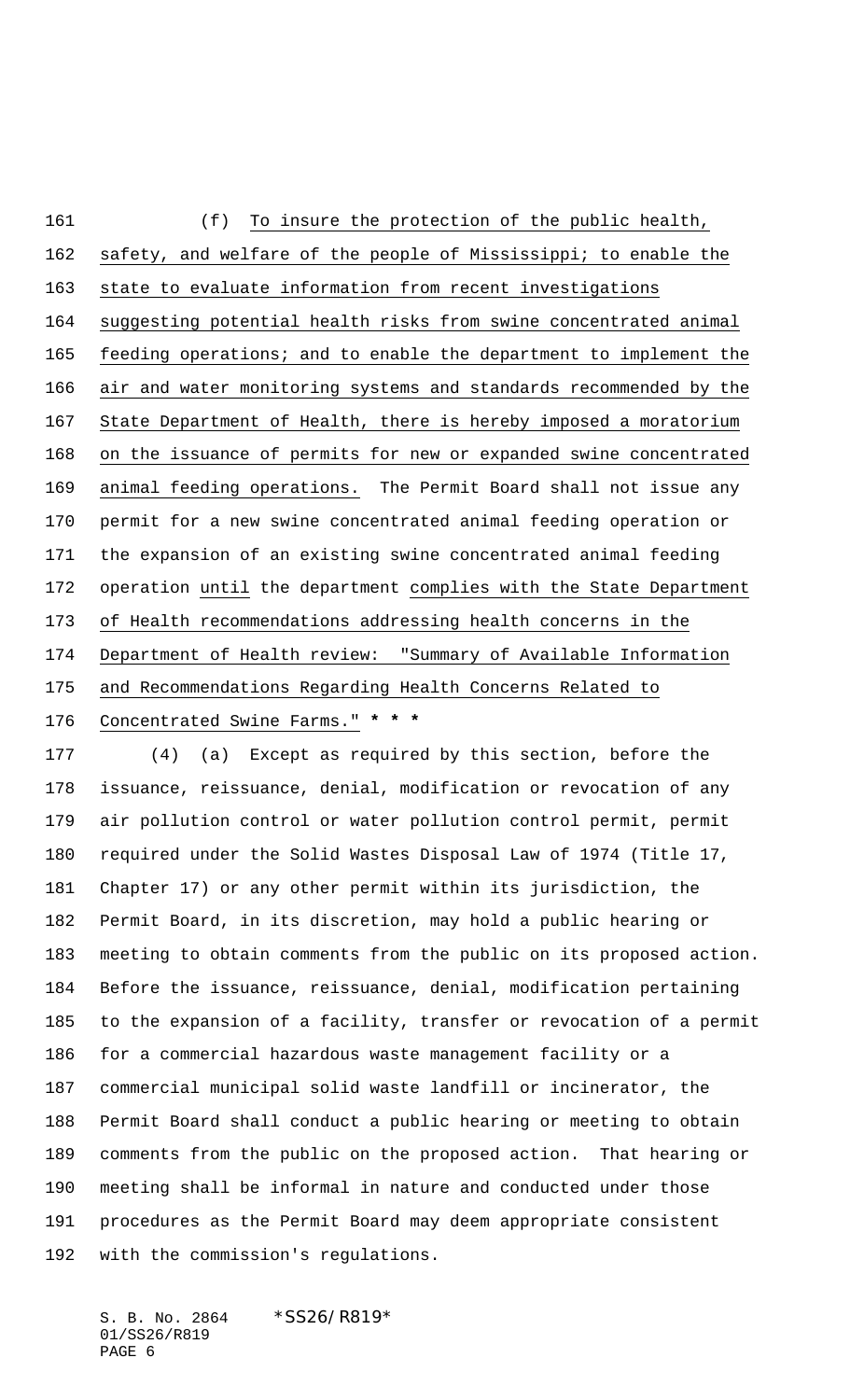(b) Within thirty (30) days after the date the Permit Board takes action upon permit issuance, reissuance, denial, modification or revocation, as recorded in the minutes of the Permit Board, any interested party aggrieved by that action may file a written request for a formal hearing before the Permit Board. An interested party is any person claiming an interest relating to the property or project which is the subject of the permit action, and who is so situated that the person may be affected by the disposition of that action.

 The Permit Board shall fix the time and place of the formal hearing and shall notify the permittee of that time and place.

 In conducting the formal hearing, the Permit Board shall have the same full powers as to subpoenaing witnesses, administering oaths, examining witnesses under oath and conducting the hearing, as is now vested by law in the Mississippi Public Service Commission, as to the hearings before it, with the additional power that the Executive Director of the Permit Board may issue all subpoenas at the instance of the Permit Board or at the instance of any interested party. Any subpoenas shall be served by any lawful officer in any county to whom the subpoena is directed and return made thereon as provided by law, with the cost of service being paid by the party on whose behalf the subpoena was issued. Witnesses summoned to appear at the hearing shall be entitled to the same per diem and mileage as witnesses attending the circuit court and shall be paid by the person on whose behalf the witness was called. Sufficient sureties for the cost of service of the subpoena and witness fees shall be filed with the Executive Director of the Permit Board at the time that issuance of the subpoena is requested. At a hearing, any interested party may present witnesses and submit evidence and cross-examine witnesses.

S. B. No. 2864 \* SS26/R819\* 01/SS26/R819 PAGE 7 The Permit Board may designate a hearing officer to conduct the formal hearing on all or any part of the issues on behalf of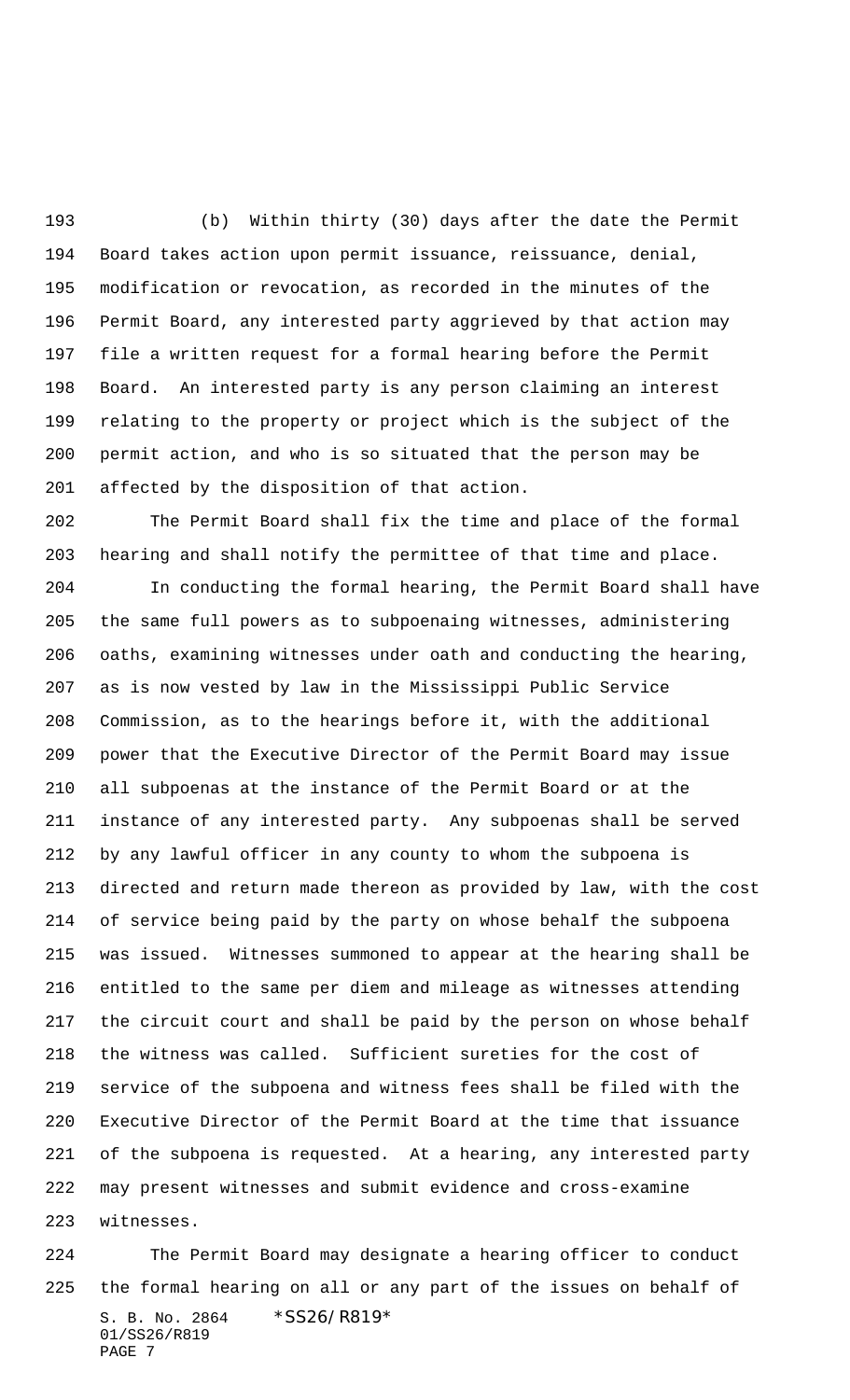the Permit Board. The hearing officer shall prepare the record of the formal hearing conducted by that officer for the Permit Board and shall submit the record to the Permit Board.

 Upon conclusion of the formal hearing, the Permit Board shall enter in its minutes the board's decision affirming, modifying or reversing its prior decision to issue, reissue, deny, modify or revoke a permit. The Permit Board shall prepare and record in its minutes findings of fact and conclusions of law supporting its decision. That decision, as recorded in its minutes with its findings of fact and conclusions of law, shall be final unless an appeal, as provided in this section, is taken to chancery court within twenty (20) days following the date the decision is entered in the board's minutes.

 (c) Within twenty (20) days after the date the Permit Board takes action upon permit issuance, reissuance, denial, modification or revocation after a formal hearing under this subsection as recorded in the minutes of the Permit Board, any person aggrieved of that action may appeal the action as provided in subsection (5) of this section.

 (5) (a) Appeals from any decision or action of the Permit Board shall be only to chancery court as provided in this subsection.

S. B. No. 2864 \* SS26/R819\* 01/SS26/R819 (b) Any person who is aggrieved by any decision of the Permit Board issuing, reissuing, denying, revoking or modifying a permit after a formal hearing may appeal that decision within the period specified in subsection (4)(c) of this section to the chancery court of the county of the situs in whole or in part of the subject matter. The appellant shall give a cost bond with sufficient sureties, payable to the state in the sum of not less than One Hundred Dollars (\$100.00) nor more than Five Hundred Dollars (\$500.00), to be fixed by the Permit Board and to be filed with and approved by the Executive Director of the Permit Board, who shall forthwith certify the filing of the bond together with a

```
PAGE 8
```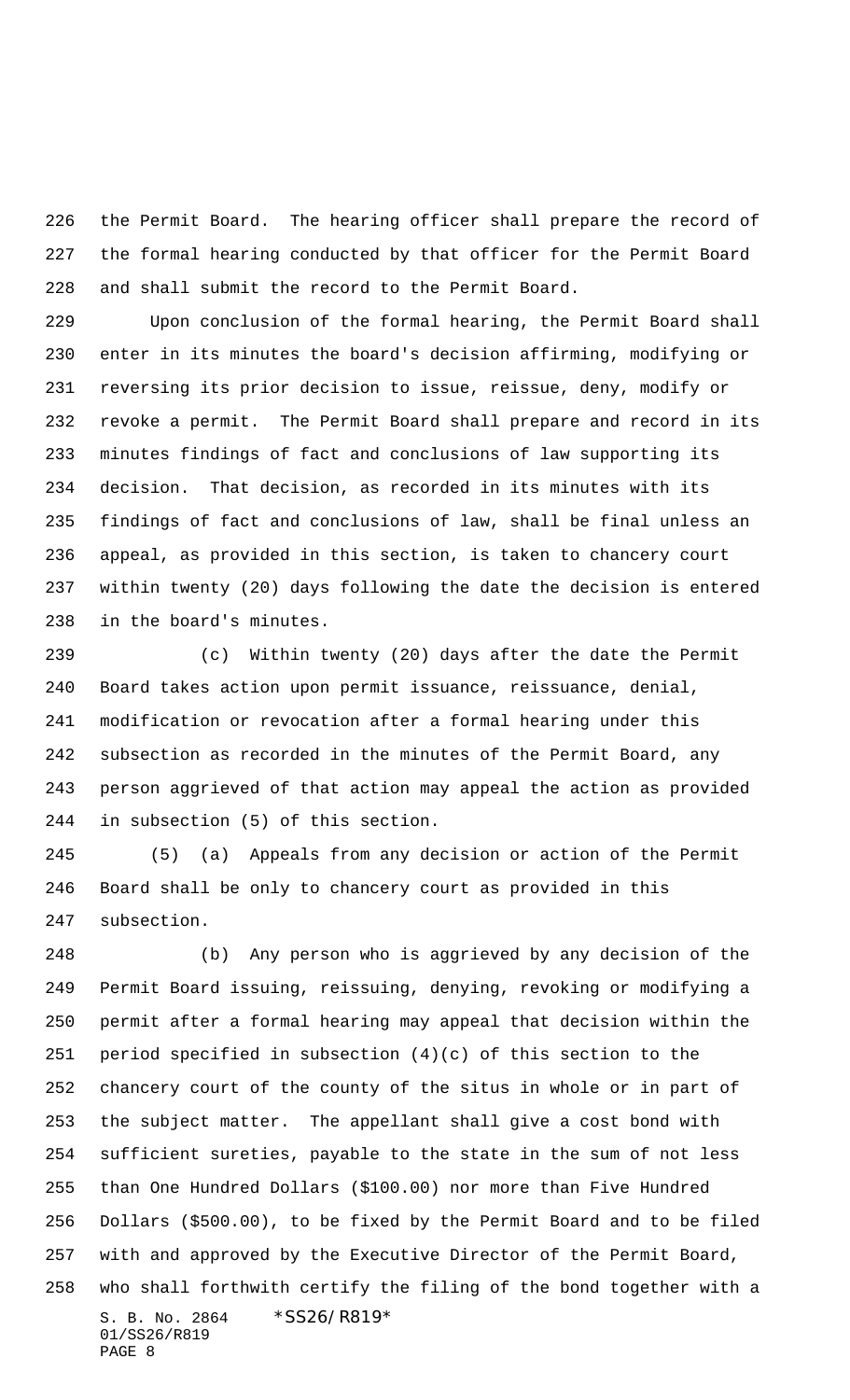certified copy of the record of the Permit Board in the matter to the chancery court to which the appeal is taken, which shall thereupon become the record of the cause. An appeal to the chancery court as provided in this section shall not stay the decision of the Permit Board. The aggrieved party may, within twenty (20) days following the date the board's decision after a formal hearing is entered on the board's minutes, petition the chancery court for an appeal with supersedeas and the chancellor shall grant a hearing on that petition. Upon good cause shown, the chancellor may grant that appeal with supersedeas. If granted, the appellant shall be required to post a bond with sufficient sureties according to law in an amount to be determined by the chancellor. Appeals shall be considered only upon the record as made before the Permit Board. The chancery court shall always be deemed open for hearing of an appeal and the chancellor may hear the same in termtime or in vacation at any place in the chancellor's district, and the appeal shall have precedence over all civil cases, except election contests. The chancery court shall review all questions of law and of fact. If no prejudicial error is found, the matter shall be affirmed. If prejudicial error is found the decision of the board shall be reversed and the chancery court shall remand the matter to the Permit Board for appropriate action as may be indicated or necessary under the circumstances. Appeals may be taken from the chancery court to the Supreme Court in the manner as now required by law, except that if a supersedeas is desired by the party appealing to the chancery court, that party may apply for a supersedeas to the chancellor of that court, who shall award a writ of supersedeas, without additional bond, if in the chancellor's judgment material damage is not likely to result thereby; but otherwise, the chancellor shall require a supersedeas bond as the chancellor deems proper, which shall be liable to the state for any damage.

S. B. No. 2864 \* SS26/R819\* 01/SS26/R819 PAGE 9